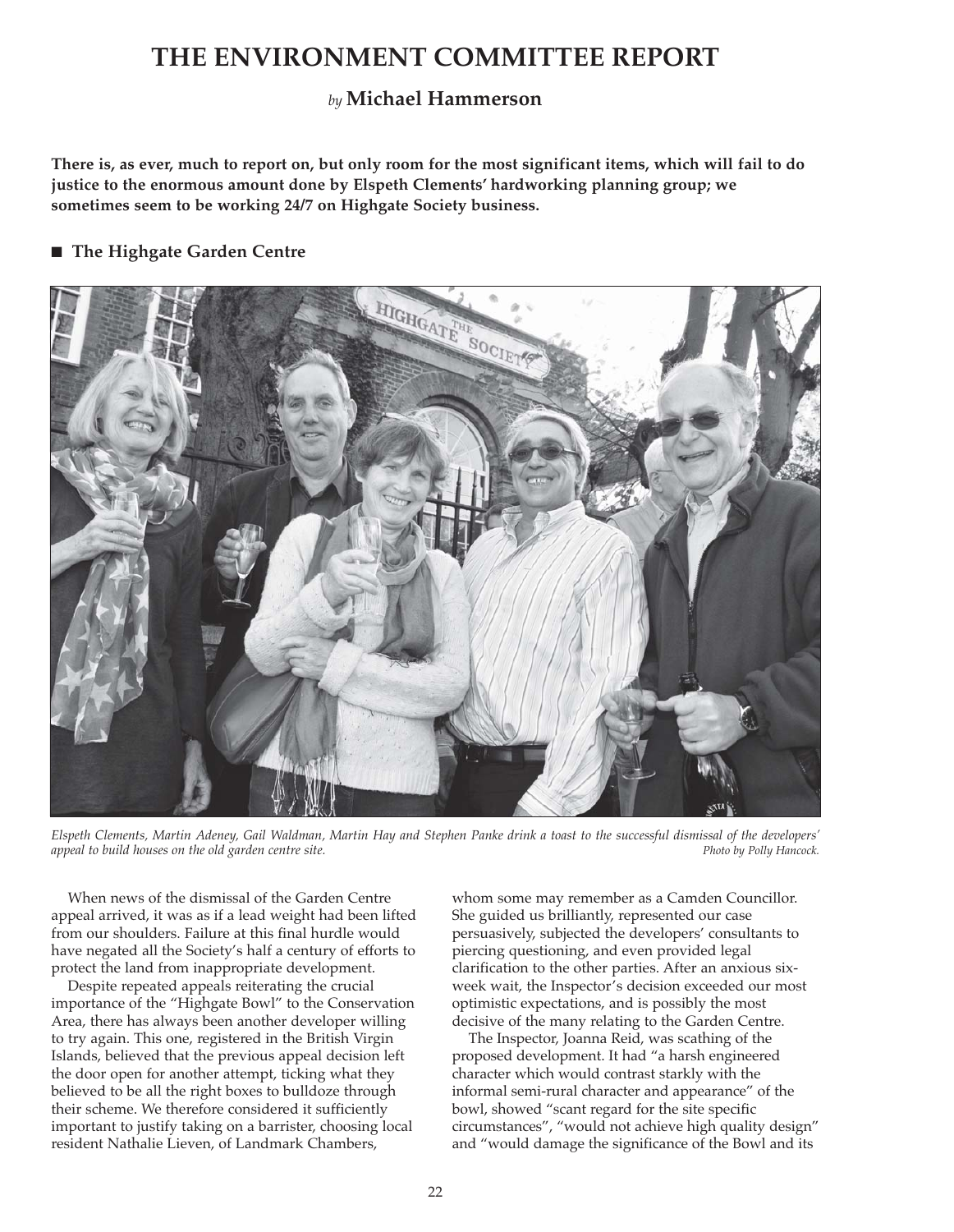important contribution to the setting of the village" She added that "not all people are aware of the implications of living close to trees", and thought that concerns about falling trees and lack of sunlight, and problems of leaves and detritus gathering on the complex roofs, would lead to pressure to fell the trees. "As the Council could find this hard to resist, the character and appearance of the Bowl would not be safeguarded."

In effect, she ruled that the land should remain in horticultural use. We could not have wished for a stronger decision and now need to make that a reality. Our thanks go to the Planning Group team who worked for many weeks to prepare for the hearing, to Nathalie Lieven QC for steering us through it, and to members of the Society who responded so generously to our appeal for donations, enabling us to cover our legal costs. Who, now, might interested in sponsoring the purchase of the land for the community?

#### STOP PRESS

At the end of November the Friends of the Highgate Bowl, set up with Highgate Society backing, was officially recognised as a charity. The objects, approved by the Charity Commission, focus on 'maintaining (the Bowl's) historic open aspect for the public benefit'. If you can help, please contact the Society or the Friends' Chairman, Martin Adeney, on 0208-340-9002.

# ■ The Highgate Magistrates Court

This controversial scheme, which has led to the formation of a large residents' group in the Talbot and Bishop's Road area to oppose it, with whom we are liaising closely, will be decided in mid-December, and will be strongly contested by local people.

Though it will be regrettable to lose the Court building, a fine example of 1960s architecture, there is little disagreement that a sensitively-designed scheme could be an asset to the area and contribute to local housing needs. Unfortunately, this is not what is proposed.

The design of the scheme breaches a number of housing guidelines including overlooking, privacy and daylighting. The developers, supported by Haringey, propose a scale and density which ignores the low scale of its suburban setting, its prominent location in the Conservation Area, and its proximity to Highgate Woods. Worse, although Haringey's brief specified a maximum of 4-5 storeys, Haringey themselves directed the developers to build 7 storeys, to increase the affordable housing element, disregarding their own Conservation Area policies in order to cram more housing on the site.

We are told that, for the scheme to be viable and provide 30% social housing, a higher number of units is needed; but this must be balanced against other factors, such as the damaging impact it would have on the Conservation Area and the low quality of some of the housing units. Through a Freedom of Information request, we have full details of discussions between Haringey and the developers, which we are analysing at the time of writing. We believe that the developers, Bellway, paid £14.3m for the site, though the asking price was £10m, raising concerns that they overpaid because Haringey indicated that they would build to 7 storeys. A recent court case at Earl's Court suggested that developers routinely overestimate costs and underestimate values.

The developers' argument that the building would be a "landmark feature" and a "gateway" is pretentious nonsense. Highgate does not need a "landmark", and the "gateway" is already identified in the draft Neighbourhood Plan as the Wellington Roundabout area.

Haringey's site brief required the developers to have two pre-application meetings with the Society and one for local residents. At these, we made clear that our major concern was the 7-storey block and the substandard housing which would be provided, but this was ignored and the scheme remains effectively unchanged. Local residents were further angered because the public meeting was held after the application had been submitted, leaving them no opportunity to suggest any modifications and making a mockery of the consultation process.

Local people are appalled that a substandard scheme which breaches Conservation Area policy and which will have a severe impact on neighbours should be recommended for approval, but we fear that officers, under pressure to meet housing targets, will recommend approval. The City of London have objected strongly because of the damaging impact it would have on Highgate Wood, particularly in winter.

#### ■ Athlone House

The Public Inquiry will be at the Wesley Hotel, Euston Road, from February 10th, for 12 days at the developers' request. The Inspector appointed to hear it was the Inspector for the Smithfield Inquiry, which lasted only 12 days; Colin Ball is thus experienced in major appeals with a significant heritage element. For details of that inquiry, see http://www.savebritains heritage.org/docs/articles/nwsltr\_sum\_14\_final1.pdf

We will be fighting this appeal with the Heath and Hampstead Society and the Highgate CAAC, led by the Heath Society's barrister, David Altaras. It is not clear yet what our costs may be, but they could be significant, and both societies are once again appealing to their members for help.

#### Athlone House Fighting Fund

Recently members responded extraordinarily generously to our appeal for contributions to legal costs to fight the Garden Centre appeal. Meanwhile the Society, along with the Heath Society, is asking members to help save Athlone House, another relentless battle against developers who are using their limitless resources to wear down the system – as well as ignoring their own commitment to restore the house. Please send contributions to the Highgate Society at 10a South Grove, N6 6BS.

> *Stephen Panke (President) and Michael Hammerson (Vice-President)*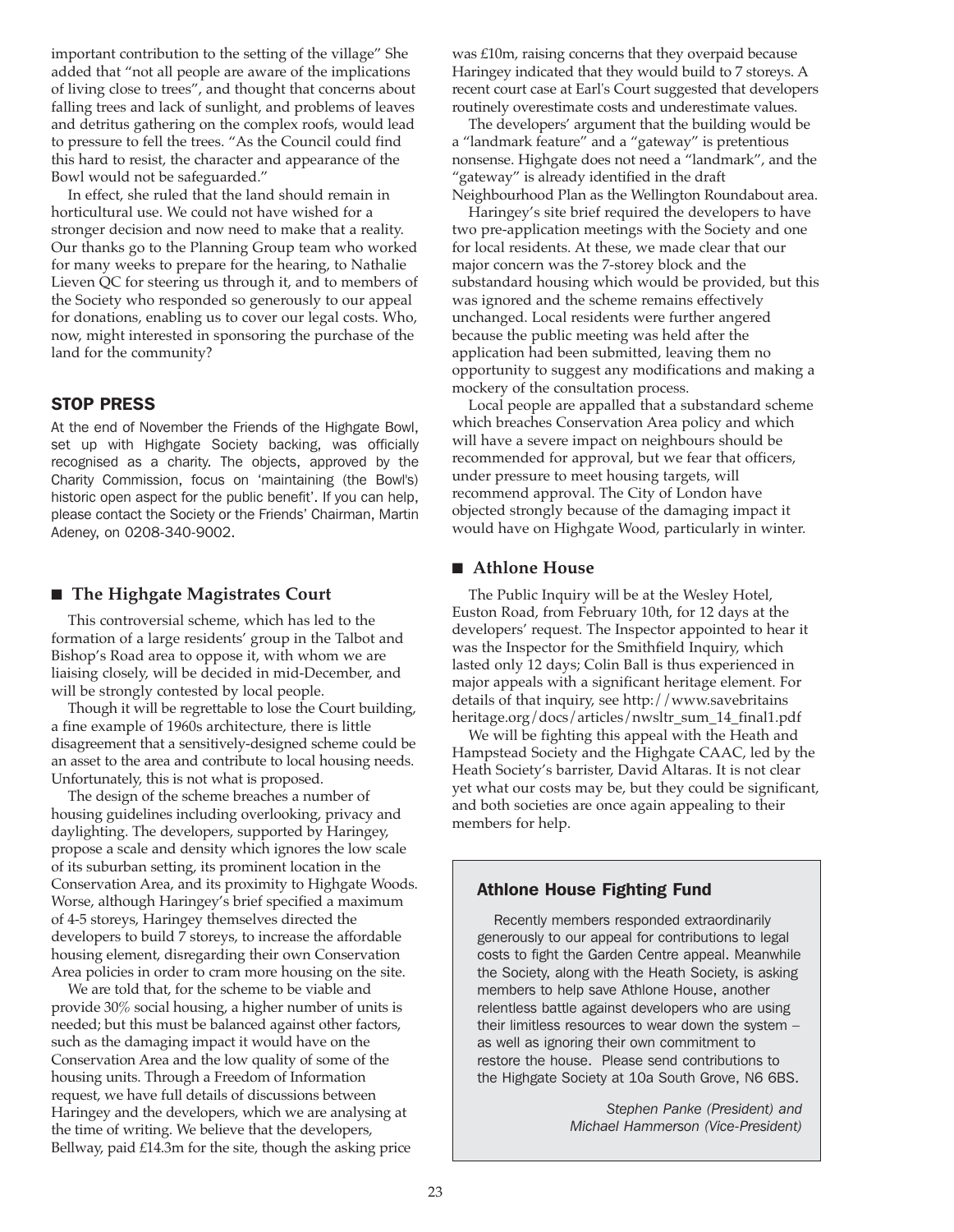Given the high cost of fighting appeals against developers with bottomless wallets, we are fortunate to have expert witnesses acting for us pro bono. These include Professor Joseph Rykwert, the first architectural historian to be awarded the RIBA Gold Medal, who will criticise the proposed building, and Jon Avent, of noted Bath engineers Mann Williams, who has wide experience of restoring historic buildings and who will argue for us that the building is a fine example which can easily be restored and the demolition of which cannot be justified. Jon read about it and was so incensed that he approached us on his own initiative; we are immensely grateful. Susan Rose and Gail Waldman are preparing a vigorous defence of Athlone House; Gordon Maclean of the Heath Society has produced vital figures showing that the proposed house is far larger than can be allowed on Metropolitan Open Land; and local resident and Heath writer Deborah Wolton will speak as a "Heath user". The City of London, as owners of the Heath, are also strongly opposed to the development and will argue that it would severely threaten the Heath's integrity.

The Ham and High recently reported that we had obtained Camden's condition reports, showing that the building had been badly neglected, despite the S.106 Agreement to keep it in good repair. We were allowed to inspect the house recently, and were reassured to find that the house is now in much sounder condition than we had feared – and, therefore, that its demolition is even less justifiable.

This appeal has national significance: if it is allowed, no unlisted heritage building is safe from developers, and no section 106 Agreement will be worth the paper it is written on.

# **■ Parking in Highgate**

When the CPZ was introduced, the Society worked to ensure cross-boundary unity of parking controls, to avoid creating parking stress on one side or the other. Camden recently consulted on whether the current arrangements are satisfactory; we responded that we consider that they are and would be opposed to any change.

# ■ New Threats

Roads such as Grange Road, View Road, Denewood Road and Compton and Courtenay Avenues have already been severely damaged by ill-considered permissions for demolition of the existing houses which are a part of the area's character, and by their proposed replacement by huge, and often dismally vulgar, new mansions. Developers are turning to other, relatively intact, streets such as Sheldon Avenue and Stormont Road and we are increasingly being approached by anxious residents of those streets. We flagged up these concerns with Haringey at a very constructive and positive site meeting with Assistant Director of Development Stephen Kelly, and have received assurances that they will look carefully at how they can address our concerns and improve the quality of their planning decisions.

#### ■ Basements

These remain a major issue in many parts of London, and we receive increasing reports of rising damp, flooding and subsidence caused to neighbours by basement construction. We are trying to compile a register of cases; please let us know of your own experiences.

We are represented on a new pan-Camden residents' Group, Camden Resident Association Action Committee (CRAAC), which is pressing for stronger basement policies. Neither Camden nor Haringey (nor most other authorities) have the expertise to assess developers' specialist Basement Impact Assessments, which are too often based on inadequate ground investigation and aimed at justifying the development. Camden has appointed an outside consultant to assess all basement applications for them, but without any public consultation, and CRAAC are concerned that the appointment was made on grounds of the lowest cost, even though it is the applicant - not Camden - who pays. Indeed, local residents' groups have done so much work on the problems that they perhaps have greater expertise than the local authorities. The Society is preparing an advice pamphlet for members on how to approach basement applications near them.

#### ■ **Trees**

We have recently lost several of our irreplaceable veteran oaks: one in Hampstead Lane and another in Church Road, through decay, and two on a site in Sheldon Avenue where felling appears to have been permitted simply to facilitate a development. In View Road, the tree protection measures imposed by Haringey on a development site were removed prematurely, endangering the trees. Too many developers appear to regard the trees which are such an integral part of Highgate's character as merely being in the way of their developments.

# ■ Hampstead Heath and Highgate Wood

We sit on both Consultative Committees. These work well, and the City of London normally take on board our comments. Most people seem to think that the City does an excellent job of managing them, and we receive almost no complaints from members. Their management is an immensely complex one, and the reports of Consultative Committee meetings, and their detailed management plans, can be seen at http://democracy.cityoflondon.gov.uk/ieListMeetings.a spx?CommitteeId=261 (Hampstead Heath) and http://democracy.cityoflondon.gov.uk/ieListMeetings.a spx?CommitteeId=240 (Highgate Wood).

You can also see two short videos on the work of the City's Tree and Lifeguard teams on the Heath: https://www.youtube.com/watch?v=exwhJ8ndUTY&li st=UUBmtTLocKCa4hw2zp-iK9tg (trees) and https://www.youtube.com/watch?v=hDFWrkOneVE&i ndex=14&list=UUBmtTLocKCa4hw2zp-iK9tg (lifeguarding).

The main source of public concern is over the proposals for works to strengthen the Heath dams and, as I write, we learn that the High Court has rejected the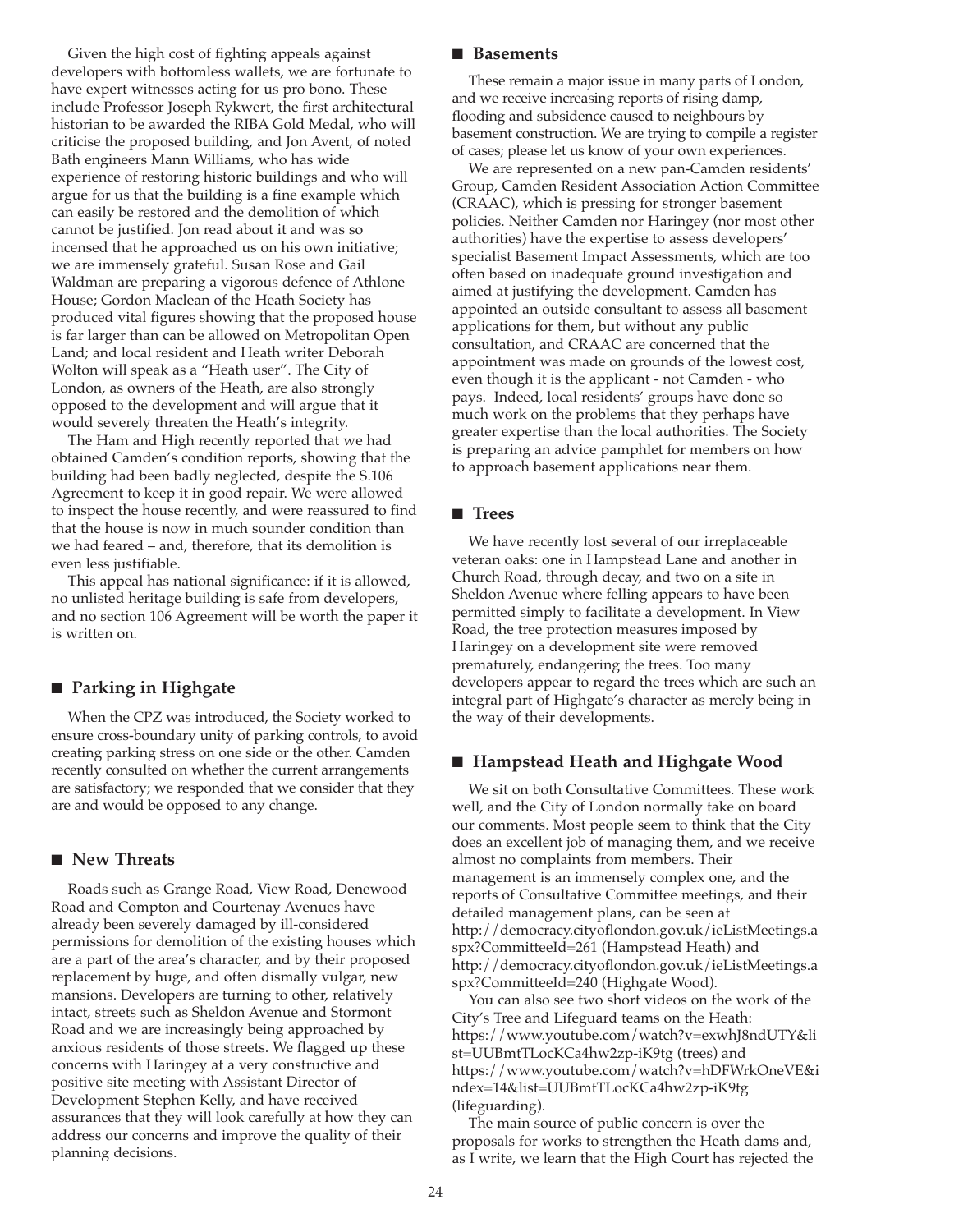judicial review of the project sought by the Heath and Hampstead Society, which challenged the City's interpretation of the Reservoirs Act. The judge concluded that only the City's Dam Engineer is entitled to decide the standard of safety to be applied to the dams, which was that any risk of collapse must be eliminated. The H&H Society argued that the criterion should be one of "reasonably safety", as applies, for example, to the nuclear power industry, and is considering an appeal.

### ■ The Wider World

After my past updates on how our planning system is coming under assault from a Government which regards planning and heritage as a brake on economic growth, we might have hoped that the worst was over. Alas, it is not.

The London Assembly has called on the Mayor to establish a Skyline Commission to tackle the proliferation of tall buildings threatening London's skyline and character. While the pro-tall-buildings Ken Livingstone approved 20 of these in 8 years, the present mayor has already approved over 200, often overriding Boroughs' refusals. Well-designed tall buildings in the right place are acceptable, and policies to control them exist, but are being overridden. Now UNESCO is threatening to withdraw the Tower of London's and the Palace of Westminster's World Heritage status because of the damage being done to them by tall buildings. Something needs to be done. See http://nickygavron.

wordpress.com/2014/11/05/london-assembly-callson-mayor-to-rethink-approach-to-tall-buildings/

From our liaison with local, regional and national groups and bodies, public, private and professional, we perceive a general sense of despair at how our planning system is being relentlessly destroyed, on seriously misguided grounds, and have made our detailed concerns known at meetings with two local residents – Chair of the GLA Planning Committee, Nicky Gavron, and MP Lynne Featherstone, who has communicated our concerns in a strong letter to Minister Eric Pickles, and repeated our challenge to meet him.

#### ■ The threat to Highgate?

The Government's ruling that in order to secure more housing, any shop, office or warehouse may now be converted to housing without the need for planning permission, is causing great damage to communities and local economies (see http://www.rics.org/uk /news/news-insight/news/offices-converted-intoresidential-drives-up-commercial-shortages).This is not addressing the housing crisis. Boroughs such as Richmond have been badly hit. The theory is that longterm empty shops and offices can be converted into housing (though, why take it out of the planning system, removing local control?). The reality is that thousands of small businesses are being legally evicted, since there is almost nowhere where housing is not worth much more than commercial space. The result is

a flood of schemes to convert commercial premises into housing for the luxury end of the market- it looks as if the old Southwood Lane Sorting Office may go that way - and with almost no provision of what is actually needed – affordable housing. Worse, such conversions do not have to follow normal housing standards, or to make any contribution to infrastructure costs such as schools, transport, drainage or health.

London's economy is being damaged and the housing being provided is not of the type needed. Overseas investors are buying up some 70% of new housing in inner London and 60% in some outer areas, and luxury housing for those able to afford it. What is so tragic is that our problems could be addressed simply by bringing back into use the 700,000 housing units across the country which are vacant; and one of the reasons is undoubtedly the Government's reluctance to equalise VAT, which is 20% on maintenance, repair and restoration, and zero on new build. This is significantly affecting the care of our heritage – it is often cheaper to demolish and rebuild than to repair and could damage tourism, our third largest revenue earner; most visitors give the Heritage as their reason for coming here. The boost it would give to skills training would also provide careers for young people across the country.

There are also 400,000 extant planning permissions for housing which have not been implemented; so, why blame the planners?

Relaxation of the permitted development rules was originally "experimental" for three years, but after one year, with no assessment of the impact, the Government is extending it for a further three years and the partial exemptions given to those few Boroughs whose economies were at risk are being withdrawn.

At a recent conference, the Conservative Leader of Surrey County Council disassociated himself from his own Government, saying that the Prime Minister had no understanding of local government. The Mayor of Hackney said: "Commercial properties will be left to the mercy of developers who will convert them into unaffordable residential spaces that will not help to house local people." Mary Portas and other business people have asked Eric Pickles to abandon the proposals. The word we hear, not just from amenity groups, but from local authorities, professionals and even the business world (in which, believe it or not, quite a lot of us operate!) is "Madness."

Hugh Ellis of the Town and Country Planning Association called the new permitted development regime the "heart of darkness", saying that our deregulated planning system is no longer fit for purpose and in the poorest state since 1947 when it came into being. The new permitted development rights threaten democratic planning, and the outcomes are going to be very poor, committing us to the slums of the future. Yet at the same conference, Government chief planner Steve Quartermain, reading a speech from planning minister Brandon Lewis, said the new permitted development rights had "proved to be successful" and were helping to deliver new homes on brownfield land.

Lewis's recent statement that planning authorities might choose not to update their Local Plans, but make